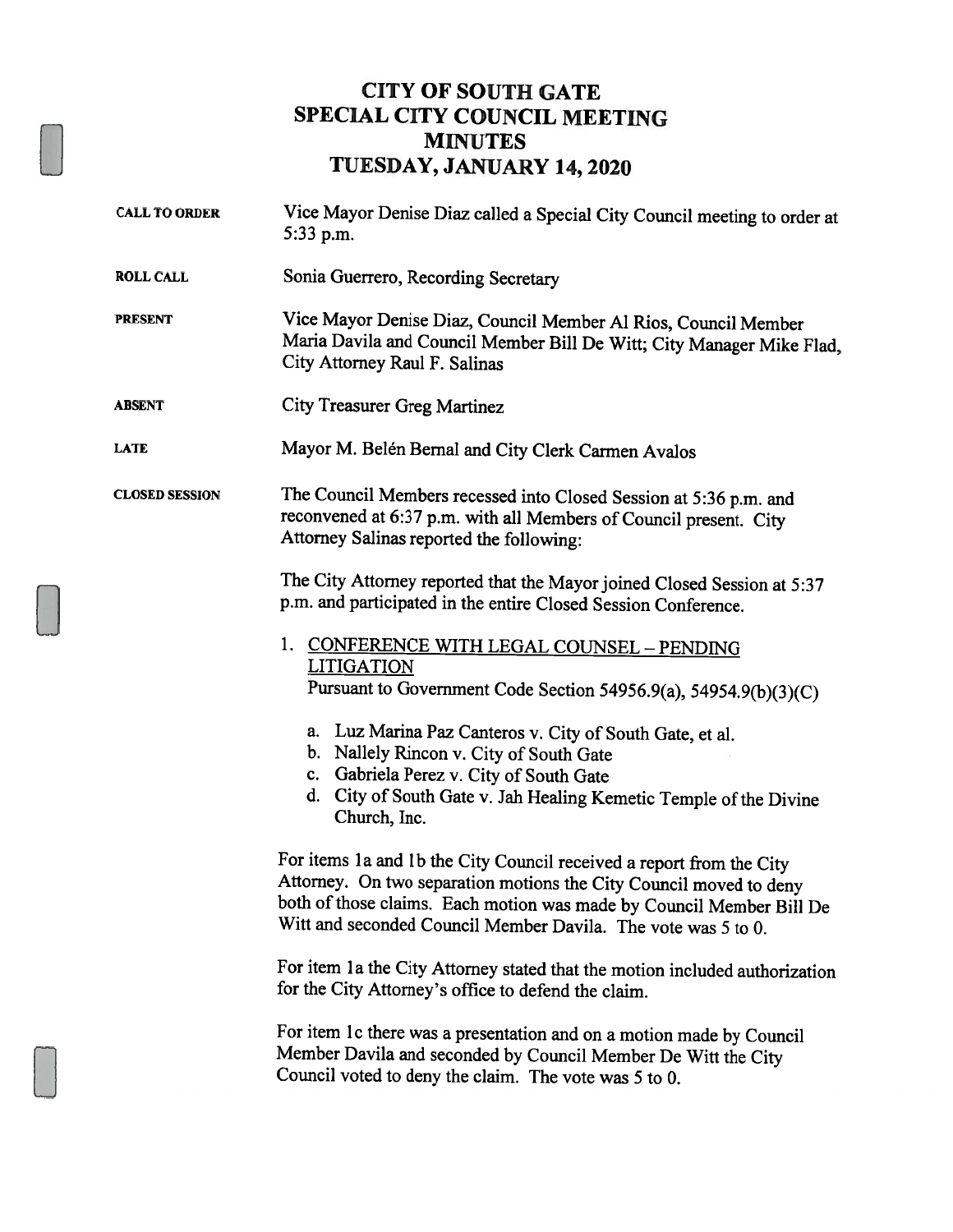## SPECIAL CITY COUNCIL MEETING MINUTES OF JANUARY 14, <sup>2020</sup>

Item 1d is a case brought by the City of South Gate against a church that is engage<sup>d</sup> in the distribution of marijuana. The City has filed an action to seek an injunction preventing the church from continuing the sale of marijuana. The City did receive an order that was issued by the court, The City received <sup>a</sup> favorable ruling and the Council was apprised of such during Closed Session. There was no action taken on this item.

2. CONFERENCE WITH LEGAL COUNSEL - ANTICIPATED **LITIGATION** Pursuant to Government Code Section 54956.9(c)

One (1) - Potential Case

Item 2 was not discussed in Closed Session.

3. CONSiDER THE EVALUATION OF PERFORMANCE OF <sup>A</sup> PUBLIC EMPLOYEE Pursuant to Government Code Section 54957 and 54957.6

City Manager

For Item <sup>3</sup> the City Council received <sup>a</sup> presentation from the City Attorney. The City Manager and the Assistant City Manager were not present and there was no action taken upon completion of the presentation.

## 4. CONFERENCE WITH LEGAL COUNSEL - REAL PROPERTY NEGOTIATIONS Pursuant to Government Code Section 54956.8

| Property APN:<br>Property: | 6264-004-900<br>13050 Paramount Boulevard, South Gate,<br>California 90280 |
|----------------------------|----------------------------------------------------------------------------|
| City Negotiator:           | Michael Flad, City Manager                                                 |
| Negotiating with:          | Los Angeles County Office of Education                                     |
| <b>Under Negotiation:</b>  | Terms of Sale                                                              |
| Property APN:              | 6204-025-039                                                               |
| Property:                  | 9019 Long Beach Boulevard, South Gate,                                     |
|                            | California 90280                                                           |
| City Negotiator:           | Michael Flad, City Manager                                                 |
| Negotiating with:          | Jon Ungvari Co. Trust                                                      |
| <b>Under Negotiation:</b>  | Terms of Sale                                                              |

For the property at <sup>13050</sup> Paramount Boulevard the City Council received <sup>a</sup> repor<sup>t</sup> from the City Manager and Director of Community Development. Guidance was <sup>g</sup>iven but no reportable action was taken.